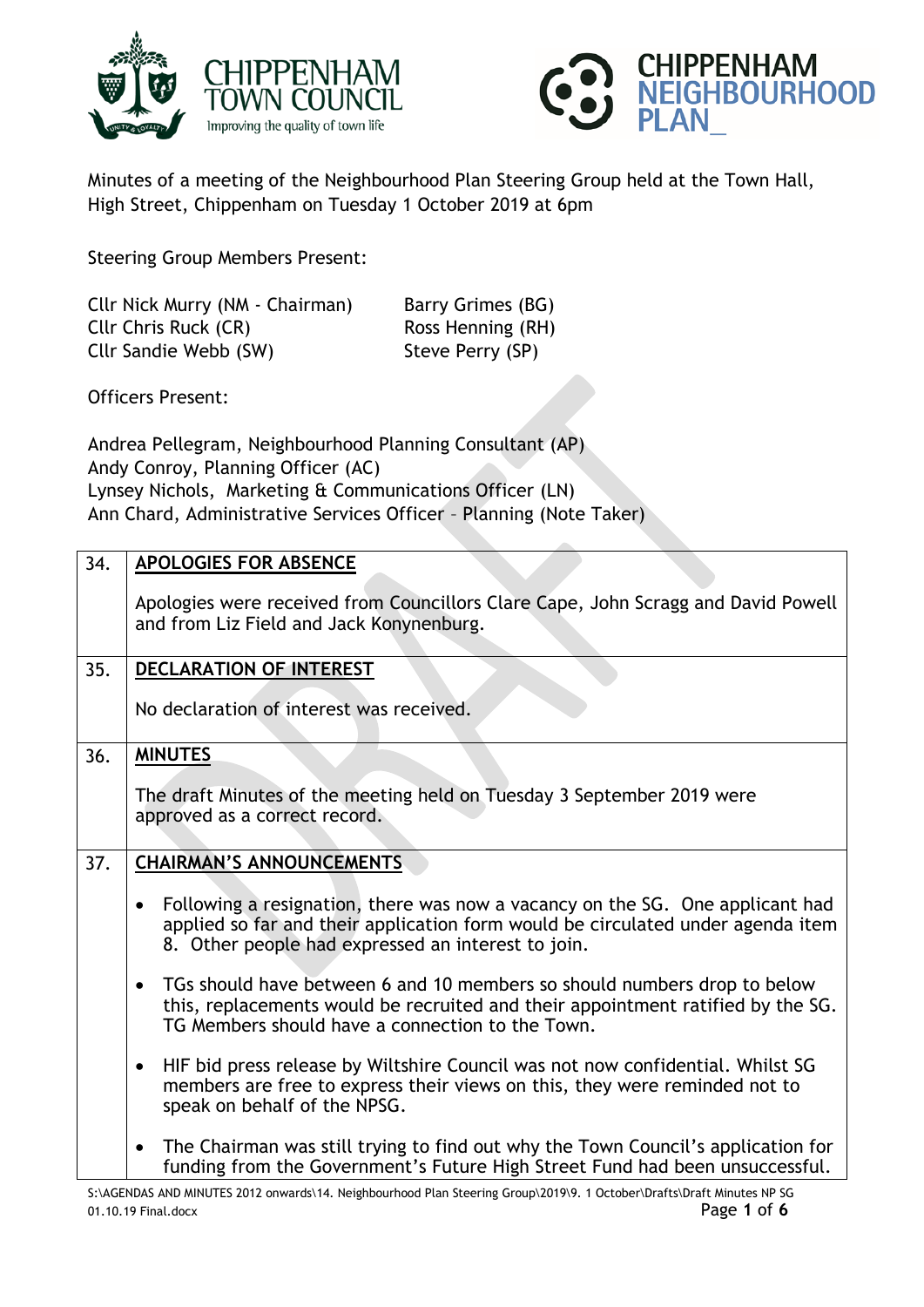| 38.                                                                                                                                                                                                                                                                        | FEEDBACK FROM INDUCTION EVENT                                                                                                                                                                                                                                                                                                                                                                                                                                                |  |  |  |
|----------------------------------------------------------------------------------------------------------------------------------------------------------------------------------------------------------------------------------------------------------------------------|------------------------------------------------------------------------------------------------------------------------------------------------------------------------------------------------------------------------------------------------------------------------------------------------------------------------------------------------------------------------------------------------------------------------------------------------------------------------------|--|--|--|
| On the whole members thought that the event went well and the format was good.<br>It was agreed that a further Q&A session at the end would have been beneficial,<br>had there been time. Members were impressed with the qualifications of those TG<br>Members attending. |                                                                                                                                                                                                                                                                                                                                                                                                                                                                              |  |  |  |
| 39.                                                                                                                                                                                                                                                                        | <b>TOPIC GROUP FEEDBACK</b>                                                                                                                                                                                                                                                                                                                                                                                                                                                  |  |  |  |
|                                                                                                                                                                                                                                                                            | TG Chairs were asked to feed-back on discussions with their TGs at Induction Event<br>and to confirm dates/venues of first TG meetings.                                                                                                                                                                                                                                                                                                                                      |  |  |  |
|                                                                                                                                                                                                                                                                            | Sustainability & Climate Change TG<br>NM reported back regarding discussions his group had had on carbon reduction<br>policies, flooding, heat, clarifying the Vision objectives and adding detail,<br>reviewing Wiltshire's policies and gaps, looking at the evidence base and primary<br>evidence collection.                                                                                                                                                             |  |  |  |
|                                                                                                                                                                                                                                                                            | It was proposed that Sustainability/Climate Change reps would attend other TG<br>meetings to help ensure sustainability was incorporated across all the TG policy<br>areas, if the SG agreed with this, which they did.                                                                                                                                                                                                                                                      |  |  |  |
|                                                                                                                                                                                                                                                                            | The Centre for Sustainable Energy were looking at dates in November to hold a<br>workshop (whole day + half day) and TG members were asked to let AC know if<br>they were interested in attending as numbers would be limited.                                                                                                                                                                                                                                               |  |  |  |
|                                                                                                                                                                                                                                                                            | AP reminded the group to collect questions for future surveys.                                                                                                                                                                                                                                                                                                                                                                                                               |  |  |  |
|                                                                                                                                                                                                                                                                            | The S&CC TG's next meeting would be on 8 October at 7pm in Grounded Café                                                                                                                                                                                                                                                                                                                                                                                                     |  |  |  |
|                                                                                                                                                                                                                                                                            | <b>Economy TG</b><br>There were 3 TG Members present at the Induction event. The TG needed to<br>define its scope and what to focus on, e.g. employment? They should steer away<br>from the Town centre and leave that to the Town Centre TG. Huw Thomas had<br>highlighted the need to identify sites for small businesses who currently are forced<br>to leave the Town due to lack of sites. AP agreed to email BG with some advice on<br>what the TG needed to focus on. |  |  |  |
|                                                                                                                                                                                                                                                                            | SW reminded the group to be aware that some people have pecuniary interests. AC<br>had received Declaration of Interest forms from two thirds of TG members so it was<br>suggested forms be forwarded to TG Chairs.                                                                                                                                                                                                                                                          |  |  |  |
|                                                                                                                                                                                                                                                                            | NM reported that he had liaised with the LEP which want to have new sites and fast<br>broadband, etc. and it was noted that it was becoming a private company now and<br>a useful contact. BG added that the LEP, Chamber of Commerce and BID were all<br>good to liaise with, and NM added Wiltshire Council.                                                                                                                                                               |  |  |  |
|                                                                                                                                                                                                                                                                            | Their next meeting would be on 15 October at 6pm at Rivo Lounge.                                                                                                                                                                                                                                                                                                                                                                                                             |  |  |  |
|                                                                                                                                                                                                                                                                            | <b>Housing TG</b><br>RH and SP explained that they had discussed what to offer the group at the<br>Induction Event. AP said she could give some guidance of where to find<br>information. Basic data was needed to start with and AC reminded SG members<br>that some information was already available on the NP website.<br>S:\AGENDAS AND MINUTES 2012 onwards\14. Neighbourhood Plan Steering Group\2019\9. 1 October\Drafts\Draft Minutes NP SG                         |  |  |  |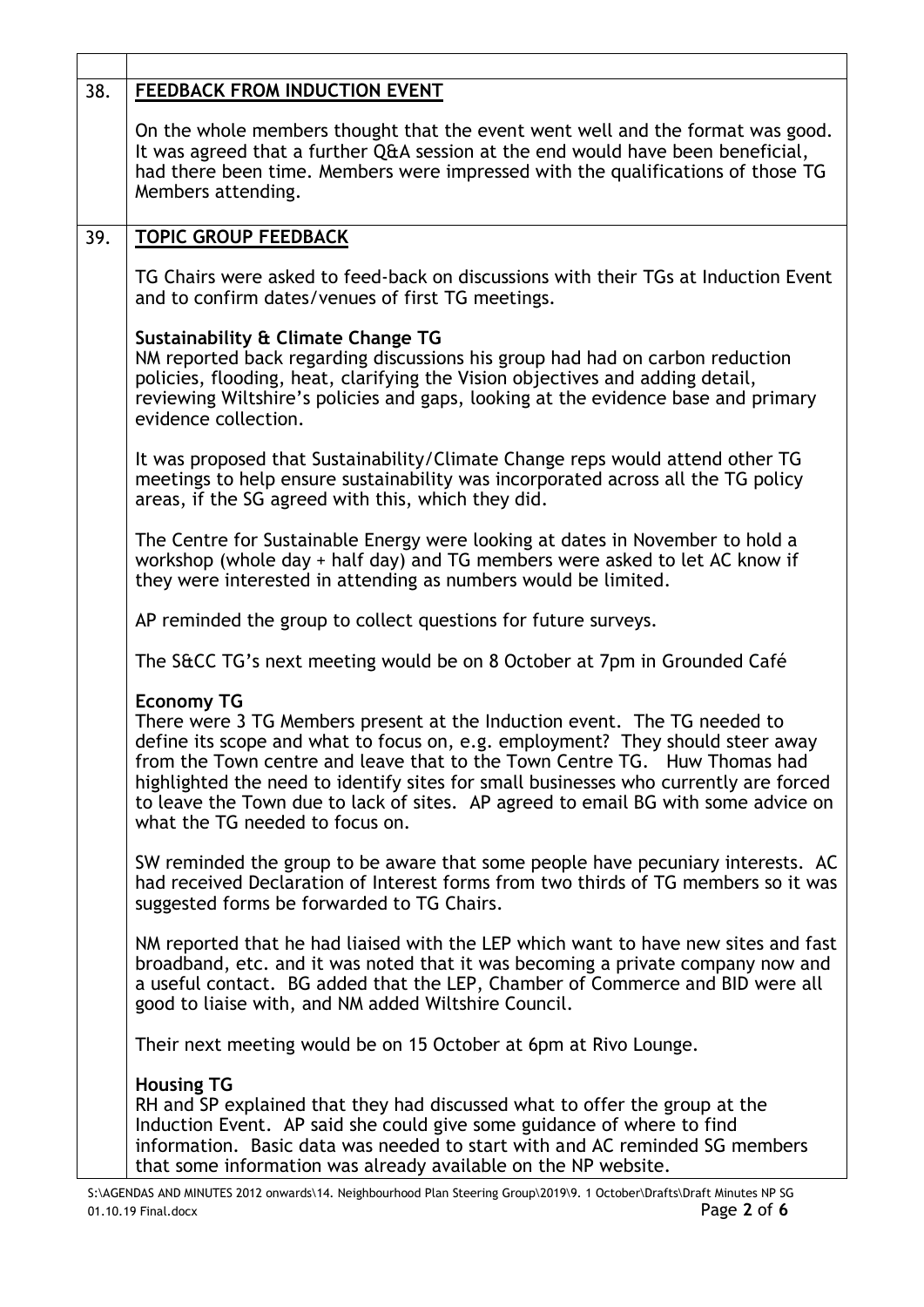Their next meeting would be immediately after this SG Meeting (1 October, 8pm)

## **Town Centre TG**

SW explained that JK had not been present at the Induction event so they had not wanted to go too far without him. Good minutes had been produced by one of the TG Members from the Induction event. As AC would be present at the first meeting, she asked if he could run through the use of Trello, which he agreed. The TG Member from Sheldon School will be useful to the Town Centre TG as they will be able to recruit from all age groups to take part in consultations.

SW confirmed their next meeting would be on 2 October at JKs house at 5pm.

## **Community Infrastructure TG**

CR confirmed he was now a member of the Local Youth Network along with Cllr Peter Hutton, and that they were very proactive. He agreed to send to AP the full version of the Local Youth Network Youth Survey. He commented there were not many places to fit additional infrastructure in the Town. NM pointed out that there were gaps in Chippenham's community infrastructure (e.g. Chippenham Harriers Youth (Running Club) did most of their training on pavements and poorly lit green spaces, having no dedicated running tracks they can use). AP advised to look at the amount of meeting space available and make sure new housing looks at this. NM recommended the Stanley Park Working Party report as useful background reading. RH mentioned that on the following Monday Wiltshire Council's Area Board would be focusing on youth.

CR confirmed the first meeting of the Community Infrastructure TG would take place on 26 October at 10am at a TG member's home.

## **Transport TG**

No members were present.

AC confirmed that their next meeting would be 6 October at 4pm at Town Hall

## **Green Infrastructure TG**

No members were present.

AC had attended this TG at Induction Event on behalf of CC. He mentioned that the TG had been briefed about Natural Aptitude apps by one of the TG Members and that these could be used for data collection. AC would look further into this.

NM reported that Rob Gillies, one of the Green Infrastructure Topic Group Members, had emailed AC and CC about an opportunity for the NP to apply to test Natural England's draft Green Infrastructure Standards. This would have no financial implications for the NP and would provide an opportunity for technical input into the NP from Natural England. Rob Gillies had agreed to lead on this. A short questionnaire had to be filled in and returned to Natural England by 7 October, and Rob Gillies and AC would work on this together and submit. The SG agreed that the NP should apply for testing, subject to the Green Infrastructure TG also agreeing this at their first meeting.t

The next meeting would take place on 4 October at 6pm at the Town Hall

**General**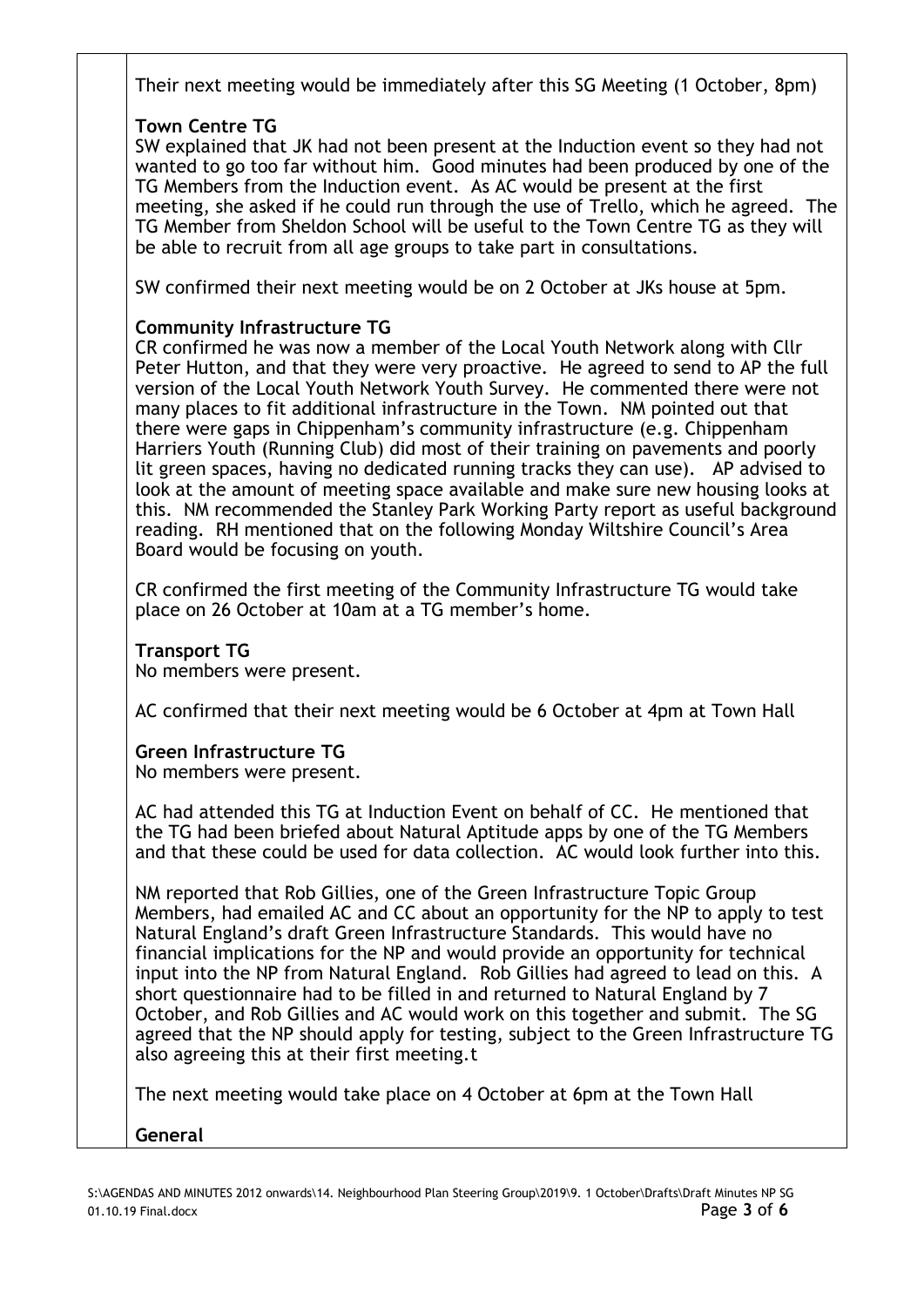|                                                                                                                                                                        | AC confirmed that he had all the meeting dates which he could send to Chairmen<br>via Trello but BG suggested using Google Calendar for this, and this was agreed.<br>AC to send link to Google Calendar to SG Members.                                                                                                                                                                                                                                                                                                                                                                                                                                                           |  |  |  |
|------------------------------------------------------------------------------------------------------------------------------------------------------------------------|-----------------------------------------------------------------------------------------------------------------------------------------------------------------------------------------------------------------------------------------------------------------------------------------------------------------------------------------------------------------------------------------------------------------------------------------------------------------------------------------------------------------------------------------------------------------------------------------------------------------------------------------------------------------------------------|--|--|--|
| NM added that there were other rooms available for meetings at the Town Hall<br>such as the Green Room, Councillor's Room, etc. providing halls staff were on<br>duty. |                                                                                                                                                                                                                                                                                                                                                                                                                                                                                                                                                                                                                                                                                   |  |  |  |
|                                                                                                                                                                        | AC reminded members that TGs do not need to take full minutes, just actions<br>recorded.                                                                                                                                                                                                                                                                                                                                                                                                                                                                                                                                                                                          |  |  |  |
|                                                                                                                                                                        | LN asked SG Members to take photos at TG Meetings to use as evidence and for<br>social media and asked Chairmen to send her or AC anything of interest from<br>meetings. AC added that information from TG Meetings would be drip fed on social<br>media up until Christmas.                                                                                                                                                                                                                                                                                                                                                                                                      |  |  |  |
|                                                                                                                                                                        | NM said that should members wish to attend other TG meetings, they should let the<br>TG Chairman know.                                                                                                                                                                                                                                                                                                                                                                                                                                                                                                                                                                            |  |  |  |
|                                                                                                                                                                        | <b>Actions:</b><br>AP to email BG with some advice on what the Economy TG needed to focus on.<br>AC to email Declaration of Interest forms to TG Chairs<br>AC to set up Google Calendar with meeting dates and share with SG Members<br>CR to send to AP the full version of the Local Youth Network Youth Survey                                                                                                                                                                                                                                                                                                                                                                 |  |  |  |
| 40.                                                                                                                                                                    | FILE STORAGE/PROJECT MANAGEMENT                                                                                                                                                                                                                                                                                                                                                                                                                                                                                                                                                                                                                                                   |  |  |  |
|                                                                                                                                                                        | SG members were asked to agree, or amend, the File Storage & Project<br>Management Protocol.                                                                                                                                                                                                                                                                                                                                                                                                                                                                                                                                                                                      |  |  |  |
|                                                                                                                                                                        | The protocol was agreed, and amended as such:<br>BG said that a Trello user guide had been circulated to TG Chairmen for their first<br>meeting and that they could forward this guide on to TG members. BG was happy<br>to advise on Trello use. He would keep the Economy board example updated. AC<br>and BG to organise a training session for Trello if TG Members wanted this. AC and<br>BG to co-ordinate invites for Trello. It was agreed that all TG members will have<br>access to Trello and will get notifications, but it was advised that TGs may find it<br>better to have only one or two Members in their TG that would have responsibility<br>for updating it. |  |  |  |
|                                                                                                                                                                        | AC to send Google Drive link to all TG Members.                                                                                                                                                                                                                                                                                                                                                                                                                                                                                                                                                                                                                                   |  |  |  |
|                                                                                                                                                                        | <b>Actions:</b><br>AC and BG to organise a training session for Trello, and co-ordinate invites for<br>Trello<br>AC to send Google Drive link to Members                                                                                                                                                                                                                                                                                                                                                                                                                                                                                                                          |  |  |  |
|                                                                                                                                                                        |                                                                                                                                                                                                                                                                                                                                                                                                                                                                                                                                                                                                                                                                                   |  |  |  |
| 41.                                                                                                                                                                    | <b>APPOINTMENT TO STEERING GROUP</b>                                                                                                                                                                                                                                                                                                                                                                                                                                                                                                                                                                                                                                              |  |  |  |
|                                                                                                                                                                        | SG members received a copy of an application form to join the Steering Group to<br>fill the vacant position.                                                                                                                                                                                                                                                                                                                                                                                                                                                                                                                                                                      |  |  |  |
|                                                                                                                                                                        | It was agreed that if no other applications were received by 9 Oct, the candidate<br>would be appointed. However, should other applications be received, the original                                                                                                                                                                                                                                                                                                                                                                                                                                                                                                             |  |  |  |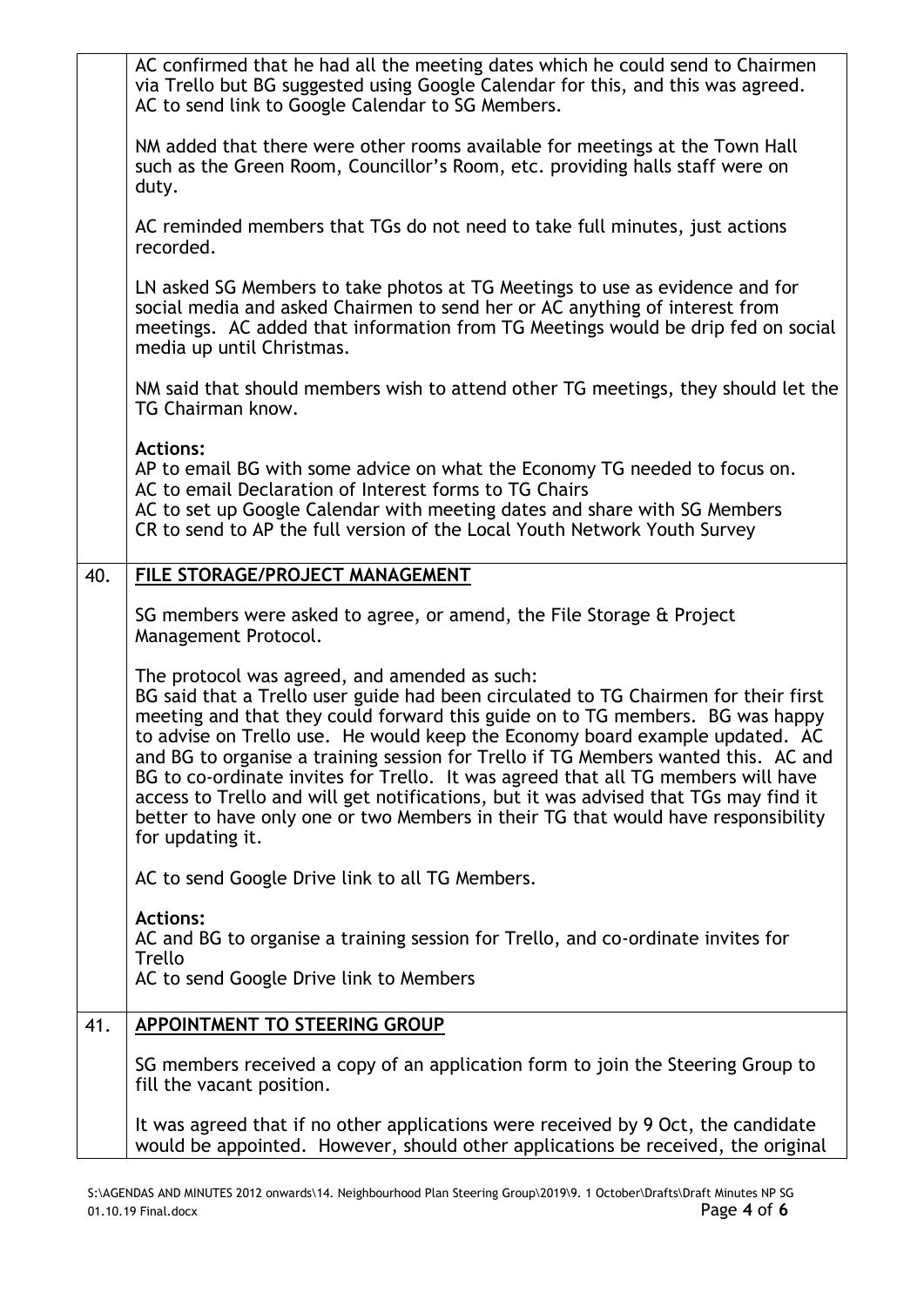|     | Selection Panel would reconvene, consider/score the applications, and make a<br>recommendation to the next SG meeting.                                                                                                                                                                                                                                                                                           |  |  |  |
|-----|------------------------------------------------------------------------------------------------------------------------------------------------------------------------------------------------------------------------------------------------------------------------------------------------------------------------------------------------------------------------------------------------------------------|--|--|--|
|     |                                                                                                                                                                                                                                                                                                                                                                                                                  |  |  |  |
|     |                                                                                                                                                                                                                                                                                                                                                                                                                  |  |  |  |
| 42. | <b>COMMUNICATIONS PROTOCOL</b>                                                                                                                                                                                                                                                                                                                                                                                   |  |  |  |
|     | SG members discussed a strategy of how communications can be regulated within<br>Topic Groups.                                                                                                                                                                                                                                                                                                                   |  |  |  |
|     | It was agreed that questions and important decisions should be raised with AC and<br>NM through Chairmen. AP should only get involved should AC/NM need additional<br>advice.                                                                                                                                                                                                                                    |  |  |  |
|     | LN suggested that if any TG Members wanted to engage with social media they<br>could direct message the NP on Twitter or FB and if considered relevant by AC/LN,<br>these could be re-Tweeted/shared.                                                                                                                                                                                                            |  |  |  |
|     | SP queried whether the NP had stats on website/social media use. LN reported<br>that the Town Council now had an apprentice who could look at analytical data.<br>AC added that statistics were available on the website through Google Analytics,<br>and that visits to the website usually correlated with campaigns/consultation using<br>social media.                                                       |  |  |  |
|     | NM finished by adding that all NP communications should go through AC and LN.                                                                                                                                                                                                                                                                                                                                    |  |  |  |
|     | AC asked Chairmen to share the TG Evidence proforma with their TGs (AC to resend<br>and compile list)                                                                                                                                                                                                                                                                                                            |  |  |  |
|     | AP advised members to discuss how groups will gather evidence.                                                                                                                                                                                                                                                                                                                                                   |  |  |  |
|     | NM reiterated that a policy gap analysis against Wiltshire Council policies and other<br>planning policies would be an essential element of the TGs' work.                                                                                                                                                                                                                                                       |  |  |  |
|     | AP asked AC to set up a spreadsheet that all TG Chairmen could fill in when their<br>Policy Topics were clear and AC explained that at the next SG Meeting this list<br>would help to identify any overlapping or duplication. AC added that a clear set of<br>5-10 Policy Topics was important to have. BG added that the list could then be<br>narrowed down as some Policy Topics wouldn't be worth pursuing. |  |  |  |
|     | <b>Actions:</b><br>AC to resend TG Evidence Proforma. Chairmen to share the TG Evidence Proforma<br>with groups<br>AC to set up spreadsheet for TG Chairmen to fill in prior to next SG Meeting                                                                                                                                                                                                                  |  |  |  |
| 43. | <b>ITEMS FOR NEXT MEETING</b>                                                                                                                                                                                                                                                                                                                                                                                    |  |  |  |
|     | Feedback from TG First Meetings<br>$\bullet$<br>Feedback from Wiltshire Planners meeting on 2.10.19 (attended by NM/AC/AP)<br>$\bullet$<br><b>Evidence Gathering</b><br>$\bullet$                                                                                                                                                                                                                                |  |  |  |
| 44. | DATE/TIME OF NEXT MEETING                                                                                                                                                                                                                                                                                                                                                                                        |  |  |  |
|     | 5 November 2019, 6pm, Chippenham Town Hall - apologies from Cllr Sandie Webb.                                                                                                                                                                                                                                                                                                                                    |  |  |  |